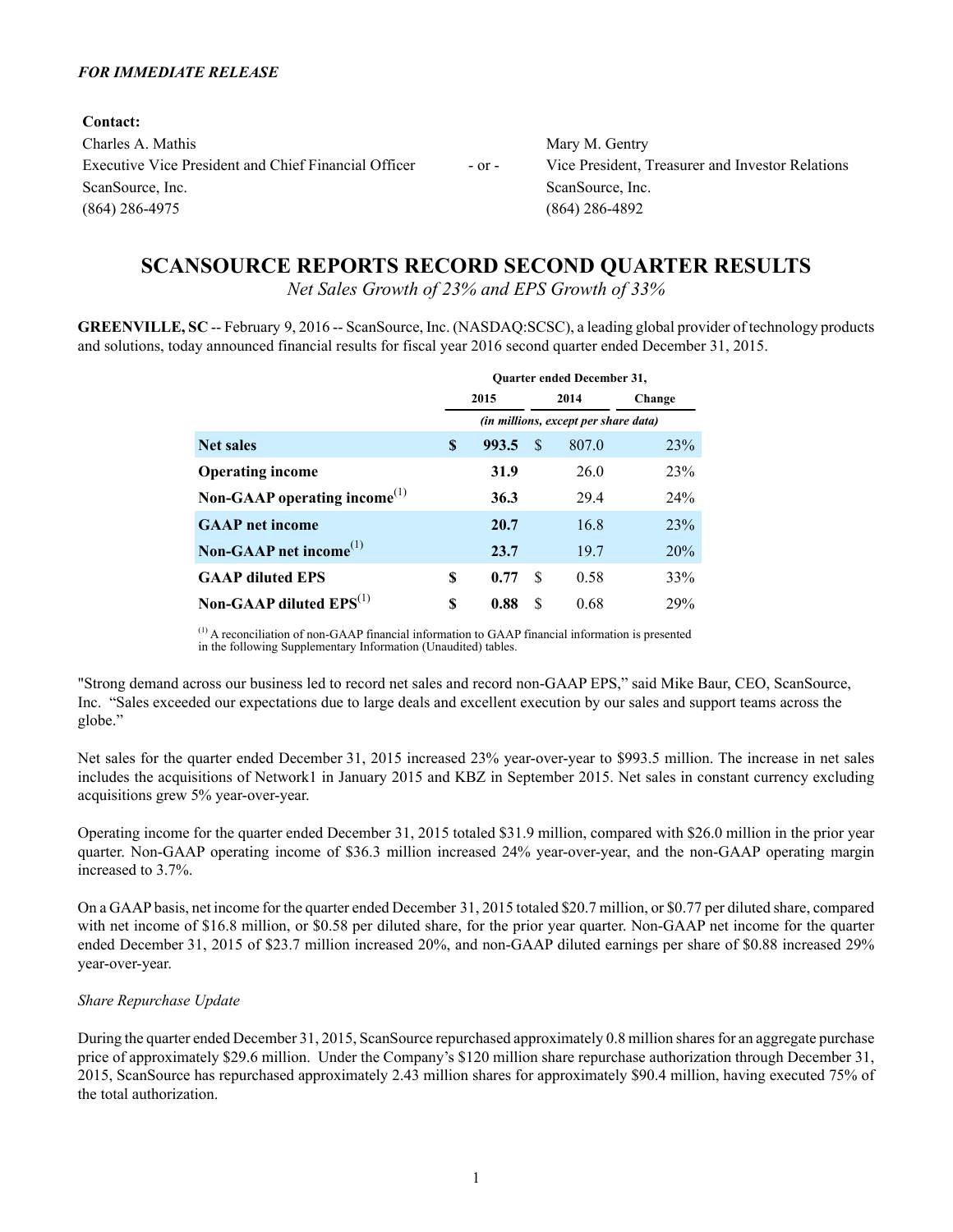### *ScanSource Networking and Security*

As of October 1, 2015, we branded ScanSource Security as ScanSource Networking and Security to build on the growing demand for networking solutions. With this organizational change, we moved some business operations from our Communications  $\&$ Services segment to our Barcode & Security segment. Prior period results have been reclassified to provide comparable financial information.

### **Forecast for Next Quarter**

The Company announced its current expectations for the third quarter of fiscal year 2016. ScanSource expects net sales for the quarter ending March 31, 2016 to range from \$850 million to \$900 million and non-GAAP diluted earnings per share to range from \$0.62 to \$0.70 per share. Non-GAAPdiluted earnings per share exclude amortization of intangibles, change in fair value of contingent consideration and acquisition costs.

### **Webcast Details**

ScanSource will present additional information about its financial results and outlook in a conference call with presentation slides today, February 9, 2016 at 5:00 p.m. (ET). A webcast of the call and accompanying presentation slides will be available for all interested parties and can be accessed at www.scansource.com (Investor Relations section). The webcast will be available for replay for 60 days.

### **Safe Harbor Statement**

This press release contains comments that are "forward-looking" statements that involve risks and uncertainties; these statements are subject to the safe harbor created by the Private Securities Litigation Reform Act of 1995. Any number of important factors could cause actual results to differ materially from anticipated or forecasted results, including, but not limited to, utilization and further implementation of the Company's new ERP system; risks in connection with our growth which includes strategic acquisitions; expanded international operations that expose the Company to greater risks than its operations in domestic markets; risks associated with consolidation of the Company's vendors; risks in connection with compliance with laws and regulations governing the Company's international business; macroeconomic circumstances that could impact the business, such as currency fluctuations, credit market conditions, and an economic downturn; expectations of market demand trends; the ability to forecast volatility in earnings resulting from the quarterly revaluation of the Company's earnout obligations; the timing and amount of any share repurchases; the exercise of discretion by the Company to make any repurchase or continue the share repurchase authorization; and changes to the source of funds for any repurchases. For more information concerning factors that could cause actual results to differ from anticipated results, see the Company's annual report on Form 10-K for the year ended June 30, 2015, filed with the Securities and Exchange Commission. Except as may be required by law, the Company expressly disclaims any obligation to update these forward-looking statements to reflect events or circumstances after the date of this press release or to reflect the occurrence of unanticipated events.

### **Non-GAAP Financial Information**

In addition to disclosing results that are determined in accordance with United States Generally Accepted Accounting Principles ("GAAP"), the Company also discloses certain non-GAAPfinancial measures, which are summarized below. Non-GAAPfinancial measures are used to better understand and evaluate performance, including comparisons from period to period. Non-GAAPresults exclude amortization of intangible assets related to acquisitions and change in fair value of contingent consideration.

*Net sales on a constant currency basis*: The Company discloses the percentage change in net sales excluding the translation impact from changes in foreign currency exchange rates between reporting periods. This measure enhances comparability between periods to help analyze underlying trends.

*Non-GAAP operating income, non-GAAP net income and non-GAAP EPS:* To evaluate current period performance on a clearer and more consistent basis with prior periods, the Company discloses non-GAAP operating income, non-GAAP net income and non-GAAPdiluted earnings per share. Non-GAAPresults exclude amortization of intangible assets related to acquisitions, change in the fair value of contingent consideration, and other non-GAAP adjustments. Non-GAAP operating income, non-GAAP net income, and non-GAAPEPS measures are useful in assessing and understanding the Company's operating performance, especially when comparing results with previous periods or forecasting performance for future periods.

*Return on invested capital ("ROIC"):* Management uses ROIC as a performance measurement to assess efficiency in allocating capital under the Company's control to generate returns. Management believes this metric balances the Company's operating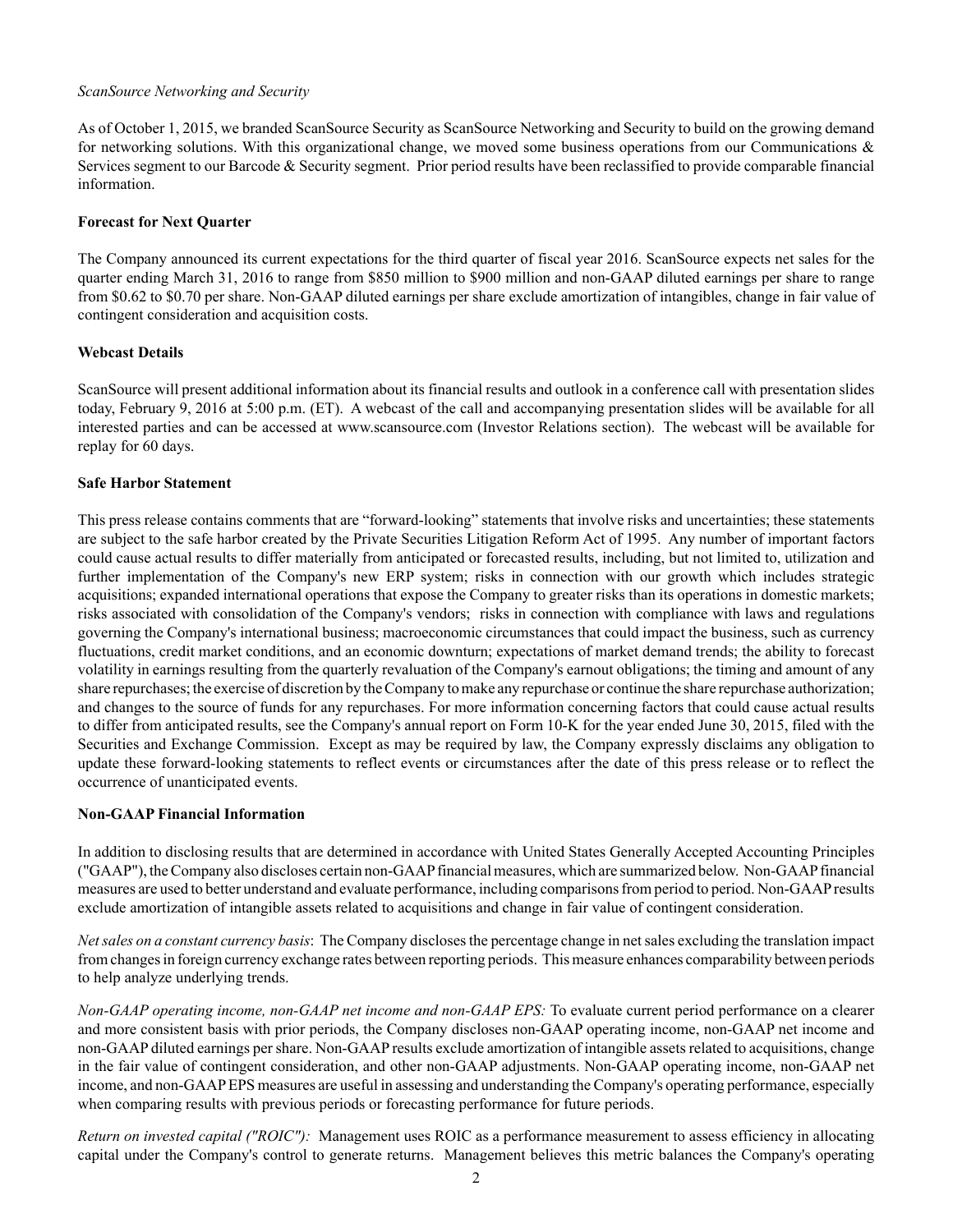results with asset and liability management, is not impacted by capitalization decisions and is considered to have a strong correlation with shareholder value creation. In addition, it is easily computed, communicated and understood. ROIC also provides management a measure of the Company's profitability on a basis more comparable to historical or future periods.

ROIC assists management in comparing the Company's performance over various reporting periods on a consistent basis because it removes from operating results the impact of items that do not reflect core operating performance. Adjusted earnings before interest expense, income taxes, depreciation and amortization ("EBITDA") excludes the change in fair value of contingent consideration, in addition to other non-GAAP adjustments. Management believes the calculation of ROIC provides useful information to investors and is an additional relevant comparison of the Company's performance during the year. In addition, the Company's Board of Directors uses ROIC in evaluating business and management performance. Certain management incentive compensation targets are set and measured relative to ROIC.

These non-GAAPfinancial measures have limitations as analytical tools, and the non-GAAPfinancial measures that the Company reports may not be comparable to similarly titled amounts reported by other companies. Analysis of results and outlook on a non-GAAPbasis should be considered in addition to, and not in substitution for or as superior to, measurements of financial performance prepared in accordance with GAAP. A reconciliation of the Company's non-GAAPfinancial information to GAAPis set forth in the following Supplementary Information (Unaudited) tables.

### **About ScanSource, Inc.**

ScanSource, Inc. (NASDAQ: SCSC) is a leading global provider of technology products and solutions, focusing on point-of-sale (POS), barcode, physical security, video, voice, data networking and emerging technologies. ScanSource's teams provide valueadded solutions and operate from two segments, Worldwide Barcode & Security and Worldwide Communications & Services. ScanSource is committed to helping its reseller customers choose, configure and deliver the industry's best solutions across almost every vertical market in North America, Latin America and Europe. Founded in 1992, the Company is headquartered in Greenville, South Carolina and was named one of the 2015 Best Places to Work in South Carolina. ScanSource ranks #775 on the Fortune 1000. For more information, visit www.scansource.com.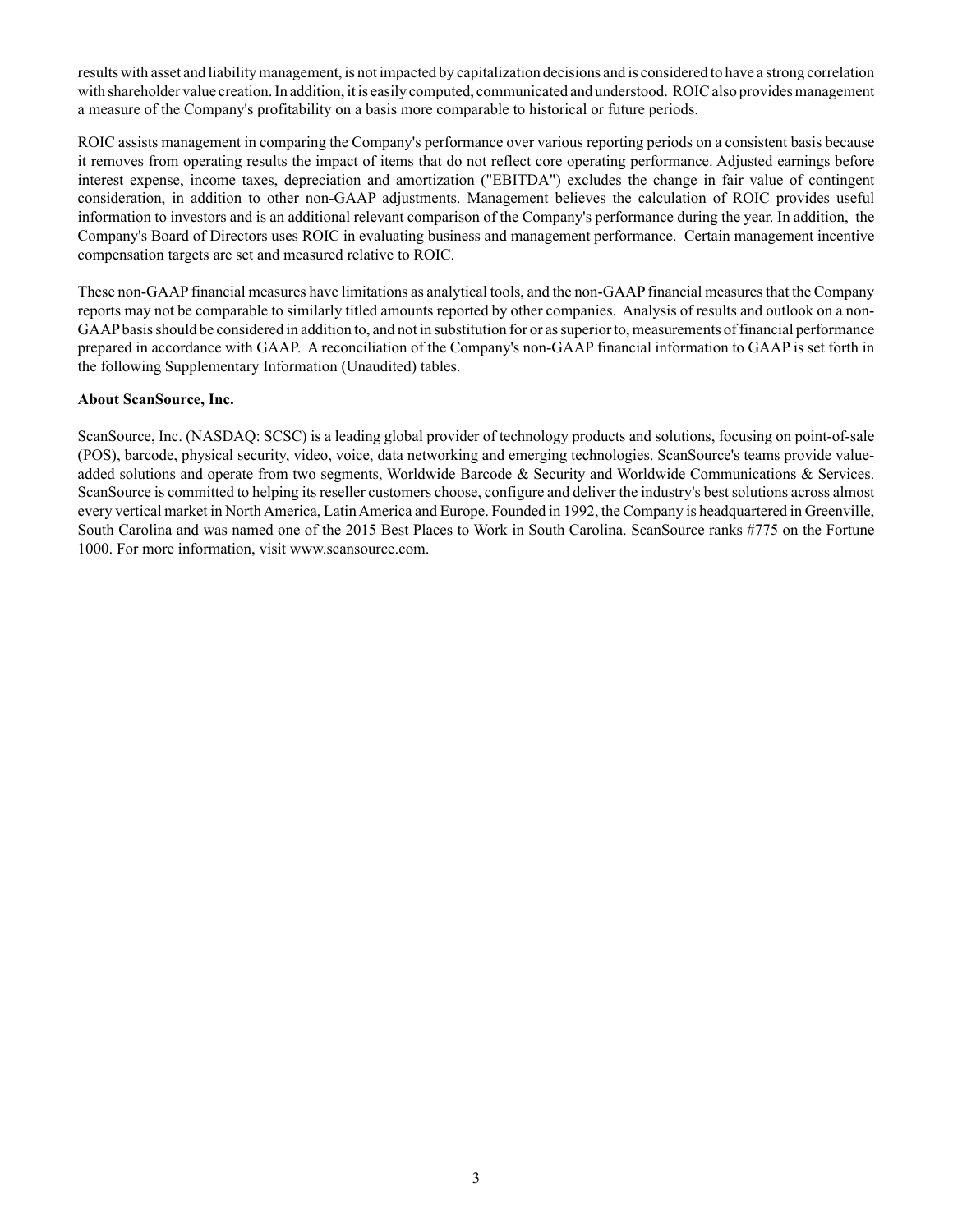### **ScanSource, Inc. and Subsidiaries Condensed Consolidated Balance Sheets (Unaudited) (in thousands)**

|                                                                      |                    | December 31, 2015 |                           | June 30, 2015* |
|----------------------------------------------------------------------|--------------------|-------------------|---------------------------|----------------|
| <b>Assets</b>                                                        |                    |                   |                           |                |
| Current assets:                                                      |                    |                   |                           |                |
| Cash and cash equivalents                                            | \$                 | 39,438            | $\mathcal{S}$             | 121,646        |
| Accounts receivable, less allowance of \$31,967 at December 31, 2015 |                    | 588,443           |                           | 522,532        |
| and \$32,589 at June 30, 2015                                        |                    |                   |                           |                |
| Inventories                                                          |                    | 604,093           |                           | 553,063        |
| Prepaid expenses and other current assets                            |                    | 62,563            |                           | 46,917         |
| Deferred income taxes                                                |                    | 19,152            |                           | 20,556         |
| Total current assets                                                 |                    | 1,313,689         |                           | 1,264,714      |
| Property and equipment, net                                          |                    | 46,642            |                           | 46,574         |
| Goodwill                                                             |                    | 83,313            |                           | 66,509         |
| Net identifiable intangible assets                                   |                    | 54,765            |                           | 46,272         |
| Other non-current assets                                             |                    | 50,721            |                           | 52,872         |
| Total assets                                                         | \$                 | 1,549,130         | $\boldsymbol{\mathsf{S}}$ | 1,476,941      |
|                                                                      |                    |                   |                           |                |
| <b>Liabilities and Shareholders' Equity</b>                          |                    |                   |                           |                |
| Current liabilities:                                                 |                    |                   |                           |                |
| Current debt                                                         | \$                 | 705               | $\mathcal{S}$             | 2,860          |
| Accounts payable                                                     |                    | 512,034           |                           | 501,329        |
| Accrued expenses and other current liabilities                       |                    | 98,683            |                           | 81,000         |
| Current portion of contingent consideration                          |                    | 12,605            |                           | 9,391          |
| Income taxes payable                                                 |                    | 2,287             |                           | 4,180          |
| <b>Total current liabilities</b>                                     |                    | 626,314           |                           | 598,760        |
| Deferred income taxes                                                |                    | 3,354             |                           | 3,773          |
| Long-term debt                                                       |                    | 5,429             |                           | 5,966          |
| Borrowings under revolving credit facility                           |                    | 108,989           |                           |                |
| Long-term portion of contingent consideration                        |                    | 11,395            |                           | 24,569         |
| Other long-term liabilities                                          |                    | 38,855            |                           | 34,888         |
| <b>Total liabilities</b>                                             |                    | 794,336           |                           | 667,956        |
| Shareholders' equity:                                                |                    |                   |                           |                |
| Common stock                                                         |                    | 89,284            |                           | 157,172        |
| Retained earnings                                                    |                    | 752,967           |                           | 716,315        |
| Accumulated other comprehensive income (loss)                        |                    | (87, 457)         |                           | (64, 502)      |
| Total shareholders' equity                                           |                    | 754,794           |                           | 808,985        |
| Total liabilities and shareholders' equity                           | $\mathbf{\hat{S}}$ | 1,549,130         | $\overline{\mathcal{S}}$  | 1,476,941      |

\* Derived from audited financial statements.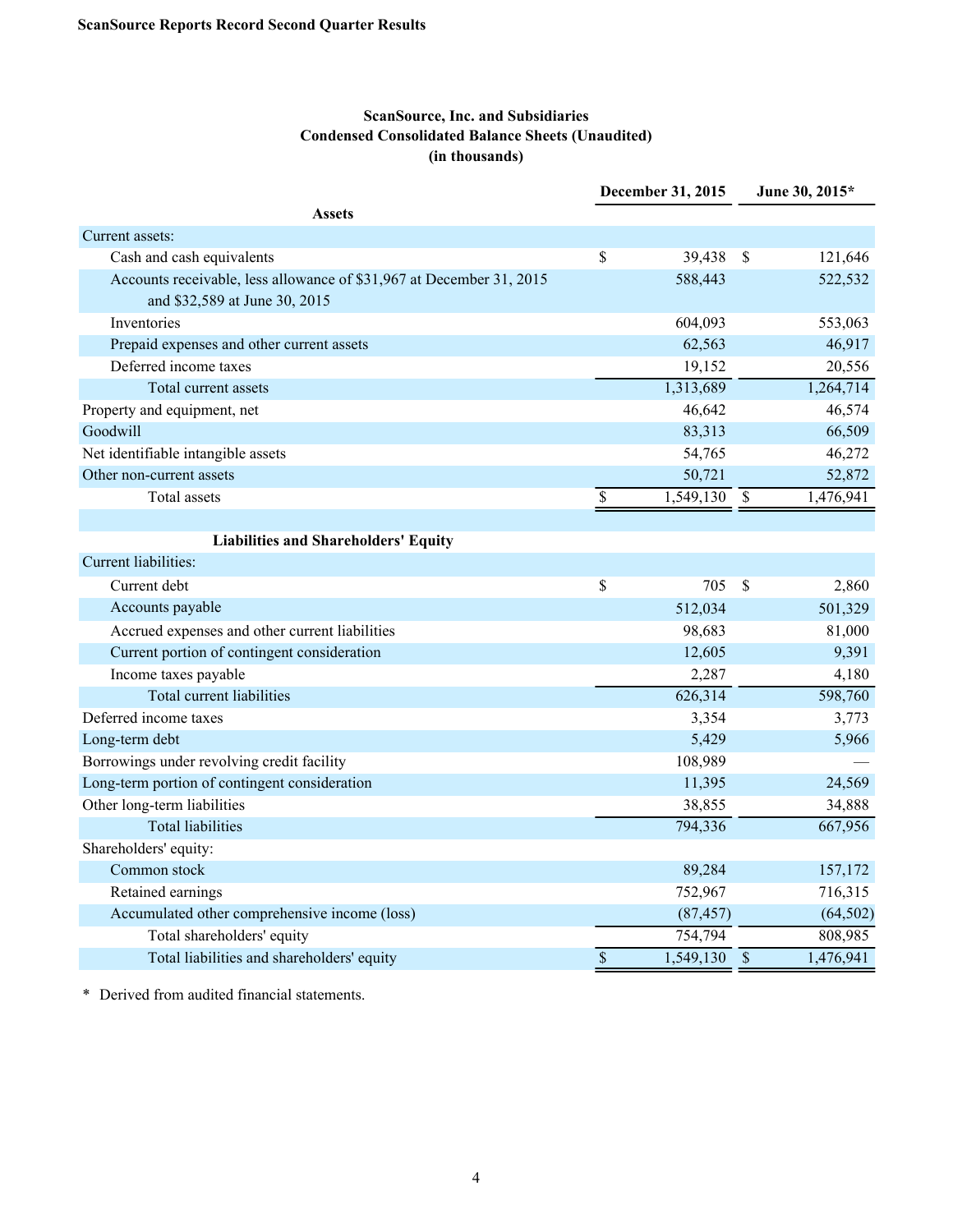## **ScanSource, Inc. and Subsidiaries Condensed Consolidated Income Statements (Unaudited) (in thousands, except per share data)**

|                                                  | Quarter ended December 31, |         |               |           | Six Months ended December 31, |           |               |           |  |
|--------------------------------------------------|----------------------------|---------|---------------|-----------|-------------------------------|-----------|---------------|-----------|--|
|                                                  |                            | 2015    |               | 2014      |                               | 2015      |               | 2014      |  |
| Net sales                                        | $\mathbb{S}$               | 993,522 | $\mathbb{S}$  | 807,019   | $\mathcal{S}$                 | 1,864,350 | $\mathbb{S}$  | 1,598,738 |  |
| Cost of goods sold                               |                            | 892,889 |               | 728,908   |                               | 1,676,166 |               | 1,442,981 |  |
| Gross profit                                     |                            | 100,633 |               | 78,111    |                               | 188,184   |               | 155,757   |  |
| Selling, general and administrative expenses     |                            | 66,965  |               | 51,658    |                               | 128,510   |               | 99,813    |  |
| Change in fair value of contingent consideration |                            | 1,816   |               | 463       |                               | 3,381     |               | 976       |  |
| Operating income                                 |                            | 31,852  |               | 25,990    |                               | 56,293    |               | 54,968    |  |
| Interest expense                                 |                            | 709     |               | 207       |                               | 990       |               | 397       |  |
| Interest income                                  |                            | (767)   |               | (492)     |                               | (1,709)   |               | (1,327)   |  |
| Other, net                                       |                            | 278     |               | 337       |                               | 958       |               | 724       |  |
| Income before income taxes                       |                            | 31,632  |               | 25,938    |                               | 56,054    |               | 55,174    |  |
| Provision for income taxes                       |                            | 10,976  |               | 9,117     |                               | 19,402    |               | 19,145    |  |
| Net income                                       | \$.                        | 20,656  | -S            | 16,821    | \$                            | 36,652    | \$            | 36,029    |  |
| Per share data:                                  |                            |         |               |           |                               |           |               |           |  |
| Net income per common share, basic               | \$                         | 0.78    | \$            | 0.59      | -\$                           | 1.35      | <sup>\$</sup> | 1.26      |  |
| Weighted-average shares outstanding, basic       |                            | 26,648  |               | 28,579    |                               | 27,175    |               | 28,562    |  |
|                                                  |                            |         |               |           |                               |           |               |           |  |
| Net income per common share, diluted             | $\$$                       | 0.77    | $\mathcal{S}$ | $0.58$ \$ |                               | 1.34      | $\mathcal{S}$ | 1.25      |  |
| Weighted-average shares outstanding, diluted     |                            | 26,902  |               | 28,831    |                               | 27,427    |               | 28,813    |  |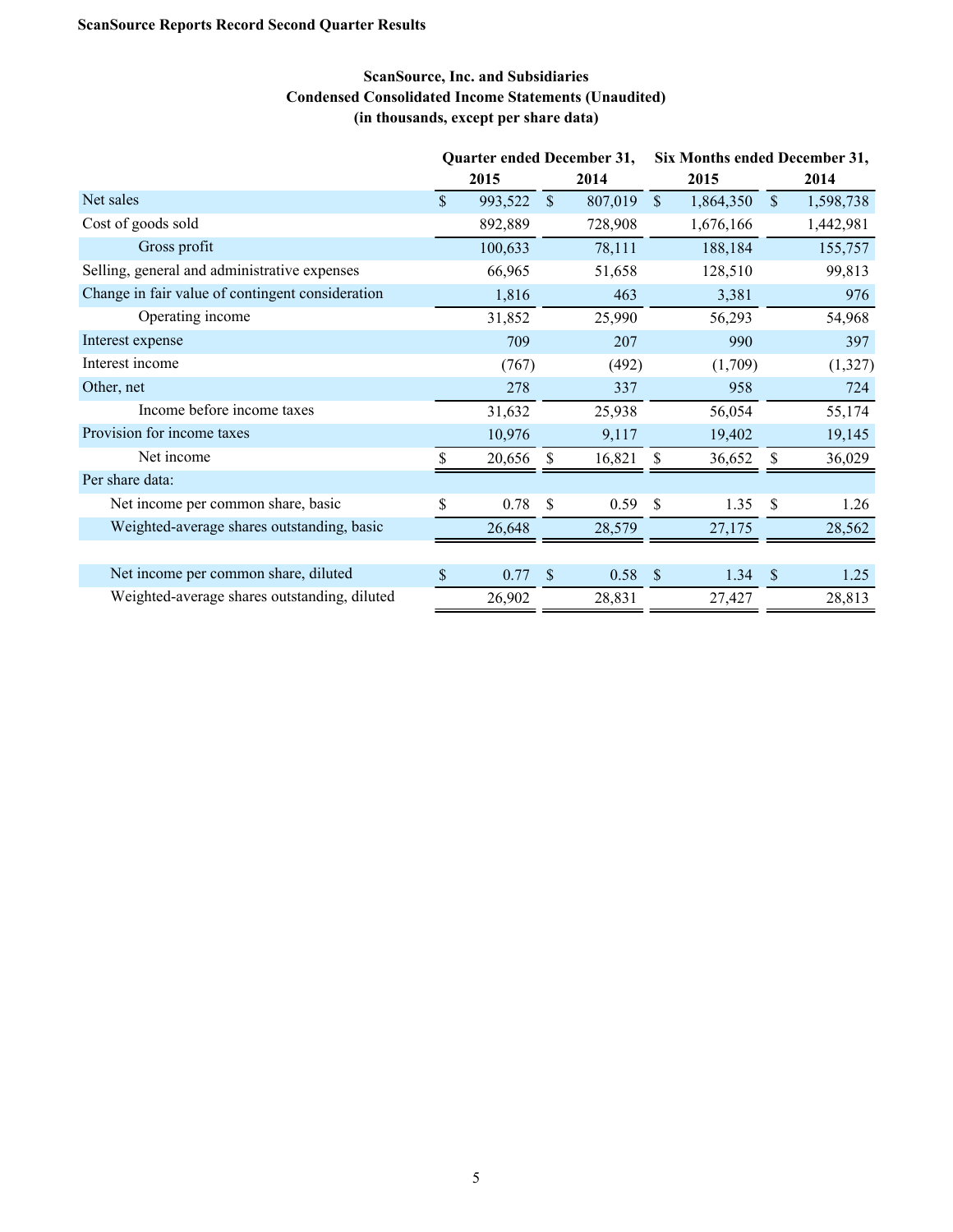**Net Sales by Segment:**

|                                                     | Quarter ended December 31, |            |               |         |           |  |
|-----------------------------------------------------|----------------------------|------------|---------------|---------|-----------|--|
| <b>Worldwide Barcode &amp; Security:</b>            |                            | 2015       |               | 2014    | % Change  |  |
| Net sales, as reported                              | $\mathbb{S}$               | 689,530    | $\mathbb{S}$  | 547,171 | 26.0 %    |  |
| Foreign exchange impact <sup>(a)</sup>              |                            | 31,923     |               |         |           |  |
| Net sales, constant currency                        |                            | 721,453    |               | 547,171 | 31.9 %    |  |
| Less: Acquisitions                                  |                            | (131, 461) |               |         |           |  |
| Net sales, constant currency excluding acquisitions | \$                         | 589,992    | $\mathbf{\$}$ | 547,171 | 7.8 %     |  |
| <b>Worldwide Communications &amp; Services:</b>     |                            |            |               |         |           |  |
| Net sales, as reported                              | $\mathbb{S}$               | 303,992    | $\mathcal{S}$ | 259,848 | 17.0 %    |  |
| Foreign exchange impact <sup>(a)</sup>              |                            | 3,537      |               |         |           |  |
| Net sales, constant currency                        |                            | 307,529    |               | 259,848 | 18.3 %    |  |
| Less: Acquisitions                                  |                            | (49, 049)  |               |         |           |  |
| Net sales, constant currency excluding acquisitions |                            | 258,480    | <sup>\$</sup> | 259,848 | $(0.5)\%$ |  |
| Consolidated:                                       |                            |            |               |         |           |  |
| Net sales, as reported                              | \$                         | 993,522    | $\mathbb{S}$  | 807,019 | 23.1 %    |  |
| Foreign exchange impact <sup>(a)</sup>              |                            | 35,460     |               |         |           |  |
| Net sales, constant currency                        |                            | 1,028,982  |               | 807,019 | 27.5 %    |  |
| Less: Acquisitions                                  |                            | (180, 510) |               |         |           |  |
| Net sales, constant currency excluding acquisitions | \$                         | 848,472    | $\sqrt{\ }$   | 807,019 | 5.1 $%$   |  |

(a) Year-over-year net sales growth rate excluding the translation impact of changes in foreign currency exchange rates. Calculated by translating the net sales for the quarter ended December 31, 2015 into U.S. dollars using the weighted average foreign exchange rates for the quarter ended December 31, 2014.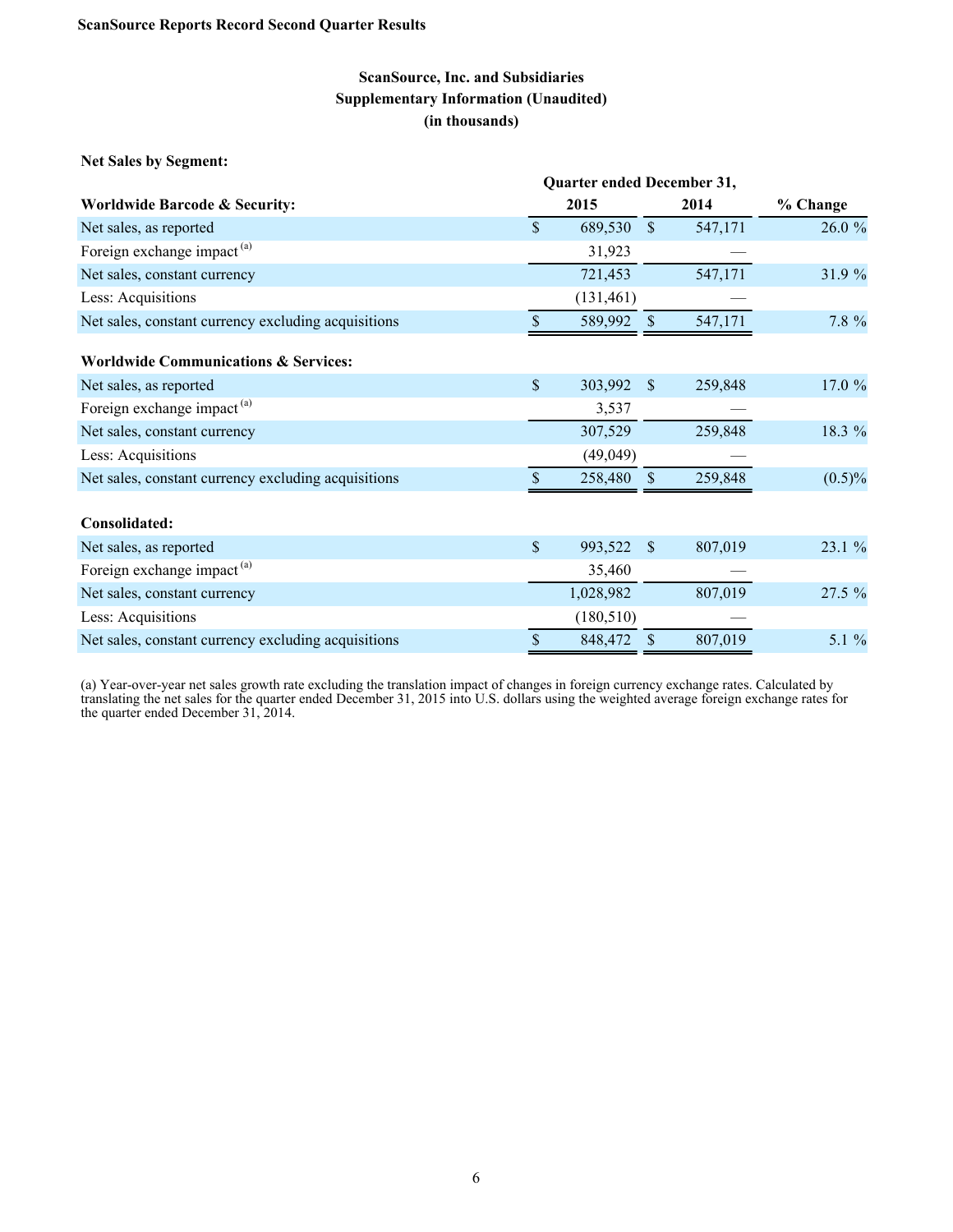|                                                     | Six Months ended December 31, |            |               |           |           |  |
|-----------------------------------------------------|-------------------------------|------------|---------------|-----------|-----------|--|
| <b>Worldwide Barcode &amp; Security:</b>            |                               | 2015       |               | 2014      | % Change  |  |
| Net sales, as reported                              | $\mathbb{S}$                  | 1,263,199  | $\mathbb{S}$  | 1,095,943 | 15.3 %    |  |
| Foreign exchange impact <sup>(a)</sup>              |                               | 66,845     |               |           |           |  |
| Net sales, constant currency                        |                               | 1,330,044  |               | 1,095,943 | 21.4 %    |  |
| Less: Acquisitions                                  |                               | (166, 084) |               |           |           |  |
| Net sales, constant currency excluding acquisitions |                               | 1,163,960  | $\mathcal{S}$ | 1,095,943 | 6.2 %     |  |
| <b>Worldwide Communications &amp; Services:</b>     |                               |            |               |           |           |  |
| Net sales, as reported                              | \$                            | 601,151    | \$            | 502,795   | 19.6 %    |  |
| Foreign exchange impact <sup>(a)</sup>              |                               | 7,115      |               |           |           |  |
| Net sales, constant currency                        |                               | 608,266    |               | 502,795   | 21.0 %    |  |
| Less: Acquisitions                                  |                               | (118, 926) |               | (4,686)   |           |  |
| Net sales, constant currency excluding acquisitions |                               | 489,340    | $\mathbb{S}$  | 498,109   | $(1.8)\%$ |  |
| Consolidated:                                       |                               |            |               |           |           |  |
| Net sales, as reported                              | \$                            | 1,864,350  | $\mathbb{S}$  | 1,598,738 | 16.6 %    |  |
| Foreign exchange impact <sup>(a)</sup>              |                               | 73,960     |               |           |           |  |
| Net sales, constant currency                        |                               | 1,938,310  |               | 1,598,738 | 21.2 %    |  |
| Less: Acquisitions                                  |                               | (285,010)  |               | (4,686)   |           |  |
| Net sales, constant currency excluding acquisitions | \$                            | 1,653,300  | \$            | 1,594,052 | $3.7 \%$  |  |

(a) Year-over-year net sales growth rate excluding the translation impact of changes in foreign currency exchange rates. Calculated by translating the net sales for the six months ended December 31, 2015 into U.S. dollars using the weighted average foreign exchange rates for the six months ended December 31, 2014.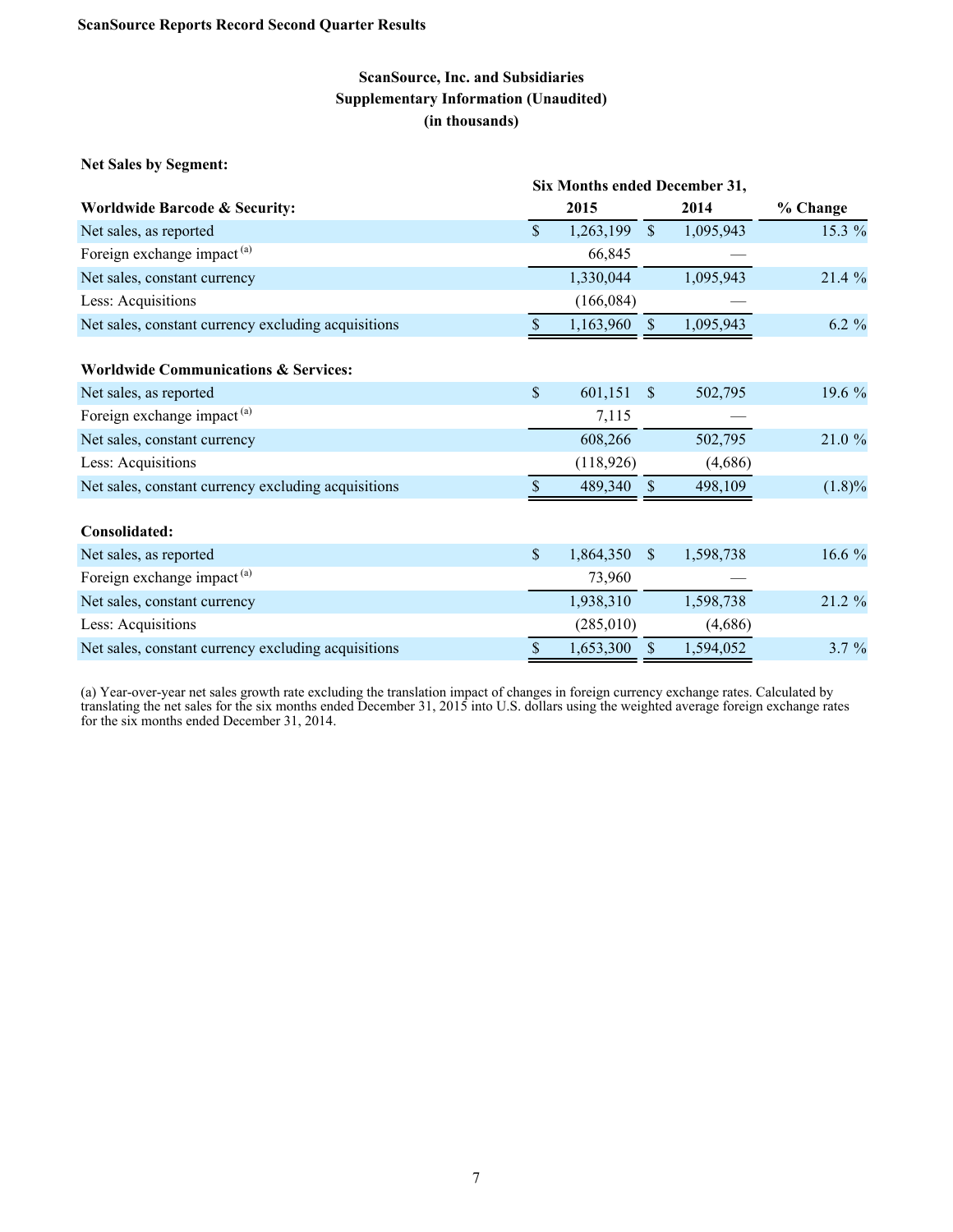**Net Sales by Geography:**

|                      |                          | Quarter ended December 31, |  | <b>Non-GAAP</b><br>% Change |          |       |                                     |
|----------------------|--------------------------|----------------------------|--|-----------------------------|----------|-------|-------------------------------------|
|                      | 2015<br>2014<br>% Change |                            |  |                             |          |       | Constant<br>Currency <sup>(a)</sup> |
| <b>United States</b> |                          | 735,642                    |  | 587,068                     | 25.3%    | 25.3% |                                     |
| International        |                          | 257,880                    |  | 219.951                     | $17.2\%$ | 33.4% |                                     |
| Consolidated         |                          | 993.522                    |  | 807,019                     | 23.1%    | 27.5% |                                     |

|                      |              | Six Months ended December 31, | <b>Non-GAAP</b><br>% Change |           |          |                              |
|----------------------|--------------|-------------------------------|-----------------------------|-----------|----------|------------------------------|
|                      | 2015<br>2014 |                               |                             |           | % Change | Constant<br>$Currency^{(a)}$ |
| <b>United States</b> |              | 1,377,572                     | -S                          | 1,182,858 | $16.5\%$ | 16.5%                        |
| International        |              | 486,778                       |                             | 415,880   | 17.0%    | 34.8%                        |
| Consolidated         |              | 1,864,350                     |                             | 1,598,738 | $16.6\%$ | 21.2%                        |

(a) Year-over-year net sales growth rate excluding the translation impact of changes in foreign currency exchange rates. Calculated by translating the net sales for the quarter and six months ended December 31, 2015 into U.S. dollars using the weighted average foreign exchange rates for the quarter and six months ended December 31, 2014. International net sales excluding the translation impact of foreign currencies for the quarter and six months ended December 31, 2015 totaled \$293.3 million and \$560.7 million, respectively.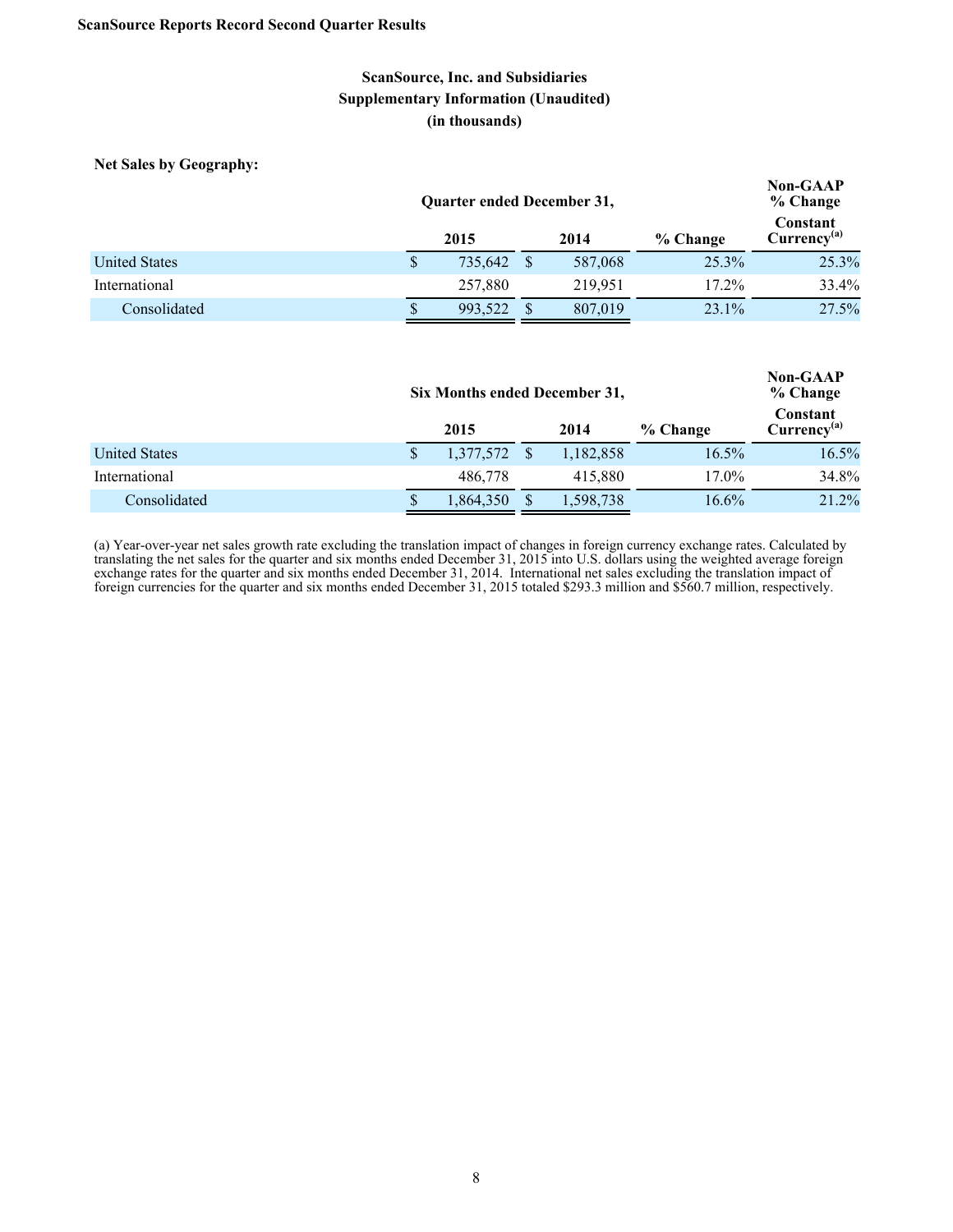## **Non-GAAP Financial Information:**

|                                                  | <b>Quarter ended December 31, 2015</b>                                  |        |          |              |        |  |                              |
|--------------------------------------------------|-------------------------------------------------------------------------|--------|----------|--------------|--------|--|------------------------------|
|                                                  | <b>Net</b><br><b>Operating</b><br>Pre-tax<br>income<br>income<br>income |        |          |              | 20,656 |  | <b>Diluted</b><br><b>EPS</b> |
| <b>GAAP</b> measure                              |                                                                         | 31.852 | \$31,632 | $\mathbb{S}$ |        |  | 0.77                         |
| Adjustments:                                     |                                                                         |        |          |              |        |  |                              |
| Amortization of intangible assets                |                                                                         | 2,545  | 2,545    |              | 1,732  |  | 0.06                         |
| Change in fair value of contingent consideration |                                                                         | 1,816  | 1,816    |              | 1,244  |  | 0.05                         |
| Acquisition costs <sup>(a)</sup>                 |                                                                         | 60     | 60       |              | 60     |  |                              |
| Non-GAAP measure                                 |                                                                         | 36.273 | \$36.053 | S.           | 23,692 |  | 0.88                         |

|                                                  | <b>Ouarter ended December 31, 2014</b> |                                                                         |          |  |              |                              |          |      |
|--------------------------------------------------|----------------------------------------|-------------------------------------------------------------------------|----------|--|--------------|------------------------------|----------|------|
|                                                  |                                        | <b>Operating</b><br><b>Net</b><br>Pre-tax<br>income<br>income<br>income |          |  |              | <b>Diluted</b><br><b>EPS</b> |          |      |
| <b>GAAP</b> measure                              |                                        | 25,990                                                                  | \$25,938 |  | $\mathbb{S}$ | 16,821                       | <b>S</b> | 0.58 |
| Adjustments:                                     |                                        |                                                                         |          |  |              |                              |          |      |
| Amortization of intangible assets                |                                        | 1,443                                                                   | 1,443    |  |              | 1,025                        |          | 0.04 |
| Change in fair value of contingent consideration |                                        | 463                                                                     | 463      |  |              | 346                          |          | 0.01 |
| Acquisition costs <sup>(a)</sup>                 |                                        | 1.474                                                                   | 1.474    |  |              | 1,474                        |          | 0.05 |
| Non-GAAP measure                                 |                                        | 29,370                                                                  | \$29.318 |  | S.           | 19,666                       |          | 0.68 |

(a) Acquisition costs are non-deductible for tax purposes.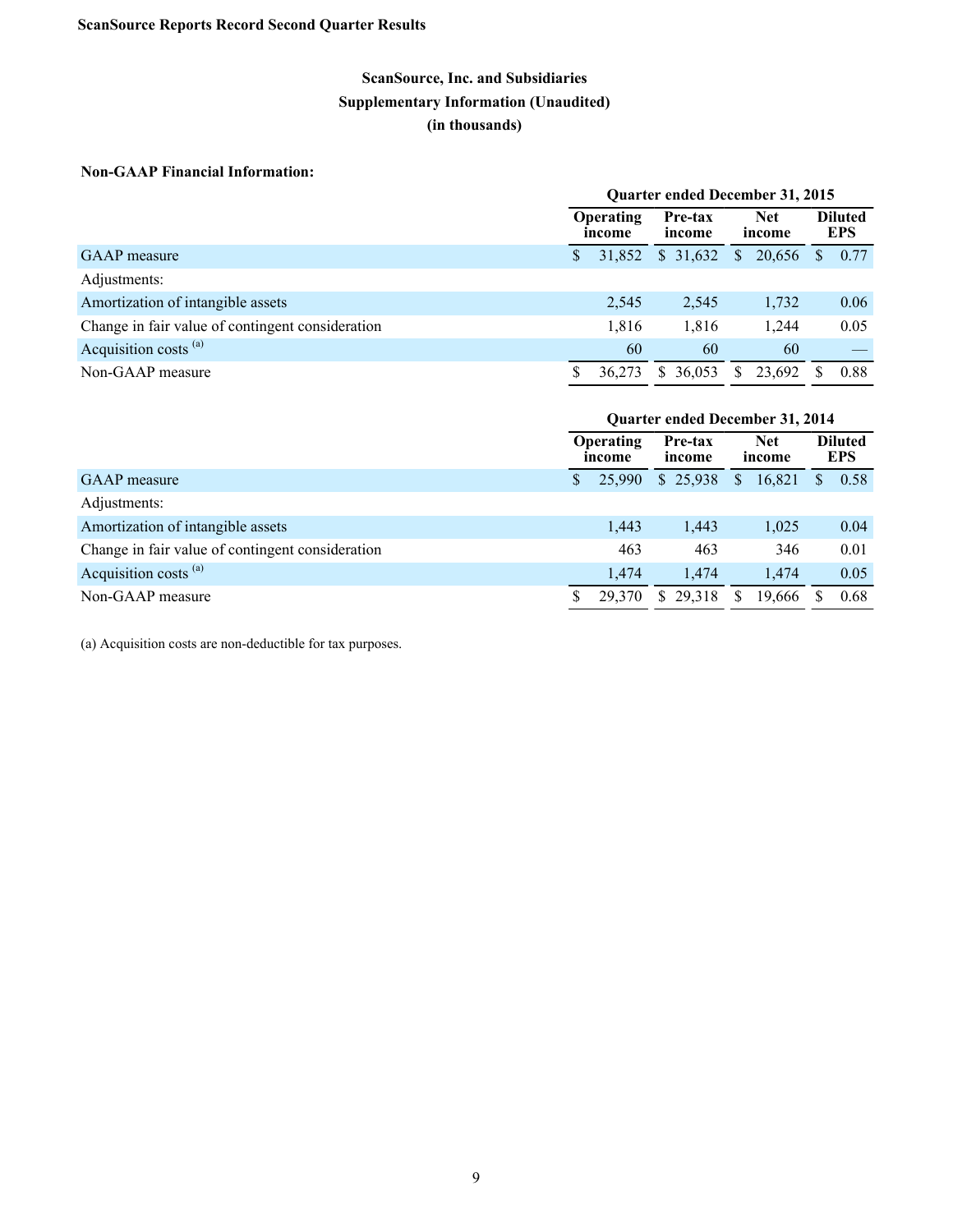#### **Non-GAAP Financial Information:**

|                                                   |              | <b>Quarter ended</b><br>December 31, |    |        |  |
|---------------------------------------------------|--------------|--------------------------------------|----|--------|--|
|                                                   |              | 2015                                 |    | 2014   |  |
| Return on invested capital (ROIC), annualized (a) | $17.5\%$     |                                      |    |        |  |
|                                                   |              |                                      |    |        |  |
| Reconciliation of Net Income to Adjusted EBITDA   |              |                                      |    |        |  |
| Net income - GAAP                                 | $\mathbb{S}$ | 20,656                               | \$ | 16,821 |  |
| Plus: Income taxes                                |              | 10,976                               |    | 9,117  |  |
| Plus: Interest expense                            |              | 709                                  |    | 207    |  |
| Plus: Depreciation and amortization               |              | 4,351                                |    | 2,443  |  |
| <b>EBITDA</b>                                     |              | 36,692                               |    | 28,588 |  |
| Adjustments:                                      |              |                                      |    |        |  |
| Change in fair value of contingent consideration  |              | 1,816                                |    | 463    |  |
| Acquisition costs                                 |              | 60                                   |    | 1,474  |  |
| Adjusted EBITDA (numerator for ROIC) (non-GAAP)   |              | 38,568                               | \$ | 30,525 |  |

#### Invested Capital Calculation

| Equity - beginning of quarter                                | \$764,693  | \$810,265  |
|--------------------------------------------------------------|------------|------------|
| Equity - end of quarter                                      | 754,794    | 818,748    |
| Adjustments:                                                 |            |            |
| Change in fair value of contingent consideration, net of tax | 1.244      | 346        |
| Acquisition costs, net of tax                                | 60         | 1,474      |
| Average equity                                               | 760.396    | 815.417    |
| Average funded debt <sup>(b)</sup>                           | 117,421    | 5,429      |
| Invested capital (denominator for ROIC) (non-GAAP)           | \$ 877,817 | \$ 820,846 |

(a) Calculated as net income plus interest expense, income taxes, depreciation and amortization (EBITDA), plus change in fair value of contingent consideration and other adjustments, annualized and divided by invested capital for the period. Invested capital is defined as average equity plus average daily funded interest-bearing debt for the period.

(b) Average funded debt is calculated as the average daily amounts outstanding on short-term and long-term interest-bearing debt.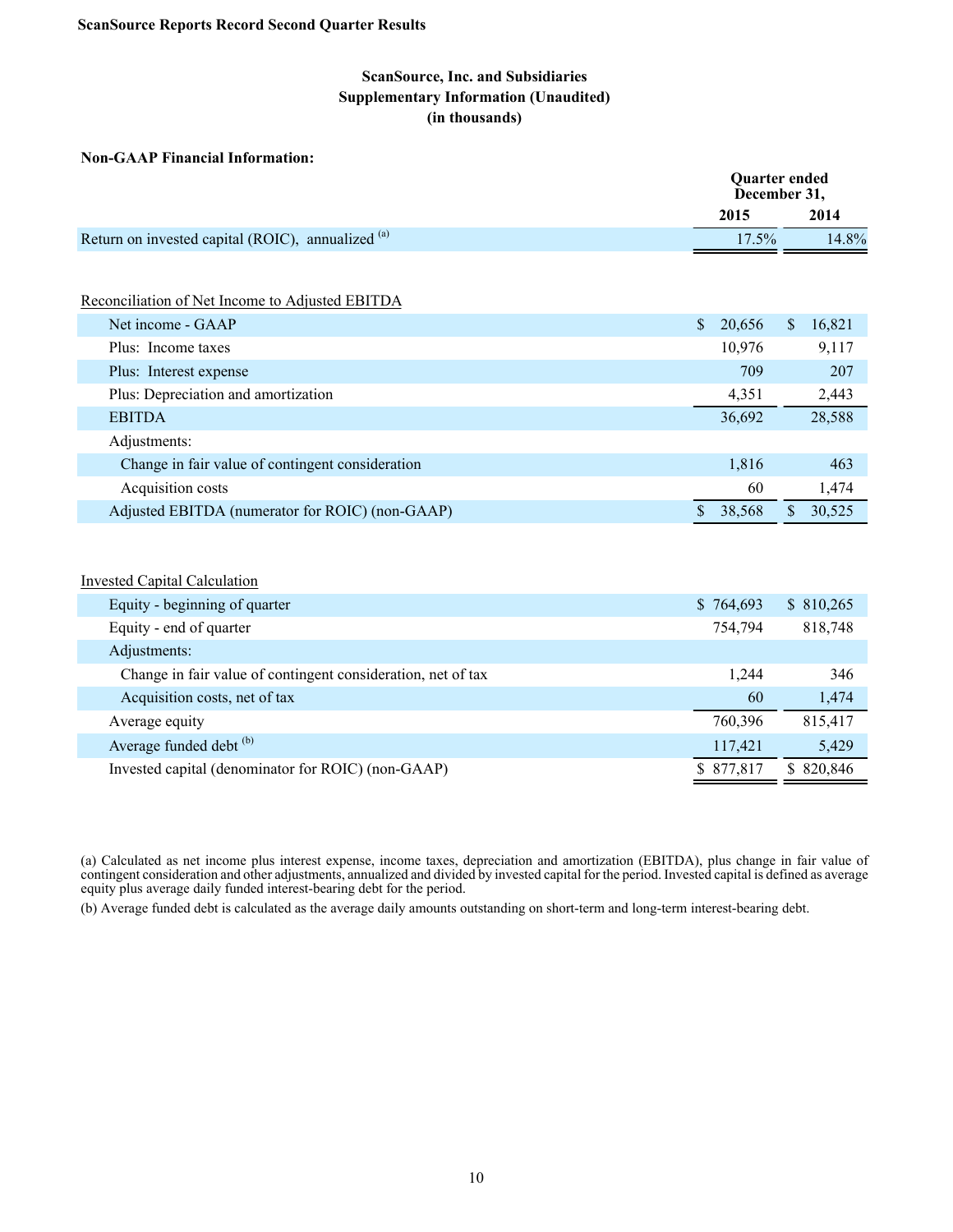### **Segment Information(a)**

|                                                                     |              | Quarter ended        |               |                       |  |
|---------------------------------------------------------------------|--------------|----------------------|---------------|-----------------------|--|
|                                                                     |              | December 31,<br>2015 |               | September 30,<br>2015 |  |
| Net Sales:                                                          |              |                      |               |                       |  |
| Worldwide Barcode & Security                                        | $\$$         | 689,530              | $\sqrt{3}$    | 573,669               |  |
| Worldwide Communications & Services                                 |              | 303,992              |               | 297,160               |  |
|                                                                     | $\sqrt{\ }$  | 993,522              | $\sqrt{3}$    | 870,829               |  |
| Gross Profit:                                                       |              |                      |               |                       |  |
| Worldwide Barcode & Security                                        |              | 57,687               |               | 48,048                |  |
| Worldwide Communications & Services                                 |              | 42,946               |               | 39,504                |  |
|                                                                     | $\mathbb{S}$ | 100,633              | $\mathbb{S}$  | 87,552                |  |
| Operating Income:                                                   |              |                      |               |                       |  |
| Worldwide Barcode & Security                                        | $\sqrt{\ }$  | 19,000               | $\sqrt{3}$    | 13,814                |  |
| Worldwide Communications & Services                                 |              | 12,912               |               | 10,847                |  |
| Corporate (acquisition costs)                                       |              | (60)                 |               | (220)                 |  |
|                                                                     | $\$$         | 31,852 \$            |               | 24,441                |  |
| Amortization of Intangible Assets:                                  |              |                      |               |                       |  |
| Worldwide Barcode & Security                                        | $\mathbb S$  | 1,047                | $\sqrt{S}$    | 610                   |  |
| Worldwide Communications & Services                                 |              | 1,498                |               | 1,575                 |  |
|                                                                     | $\mathbb S$  | 2,545                | $\mathcal{S}$ | 2,185                 |  |
| Change in Fair Value of Contingent Consideration:                   |              |                      |               |                       |  |
| Worldwide Barcode & Security                                        | $\sqrt{\ }$  |                      | $\mathcal{S}$ | 126                   |  |
| Worldwide Communications & Services                                 |              | 1,816                |               | 1,438                 |  |
|                                                                     | $\sqrt{\ }$  | 1,816                | $\mathbb{S}$  | 1,564                 |  |
|                                                                     |              |                      |               |                       |  |
| Non-GAAP Operating Income:                                          | \$           | 20,047               | $\sqrt{3}$    |                       |  |
| Worldwide Barcode & Security<br>Worldwide Communications & Services |              | 16,226               |               | 14,550                |  |
|                                                                     | $\sqrt{\ }$  | 36,273               | \$            | 13,860<br>28,410      |  |
|                                                                     |              |                      |               |                       |  |

(a) As of October 1, 2015, we branded ScanSource Security as ScanSource Networking and Security to build on the growing demand for networking solutions. With this organizational change, we moved some business operations from our Communications & Services segment to our Barcode & Security segment. Prior period results have been reclassified to provide comparable financial information.